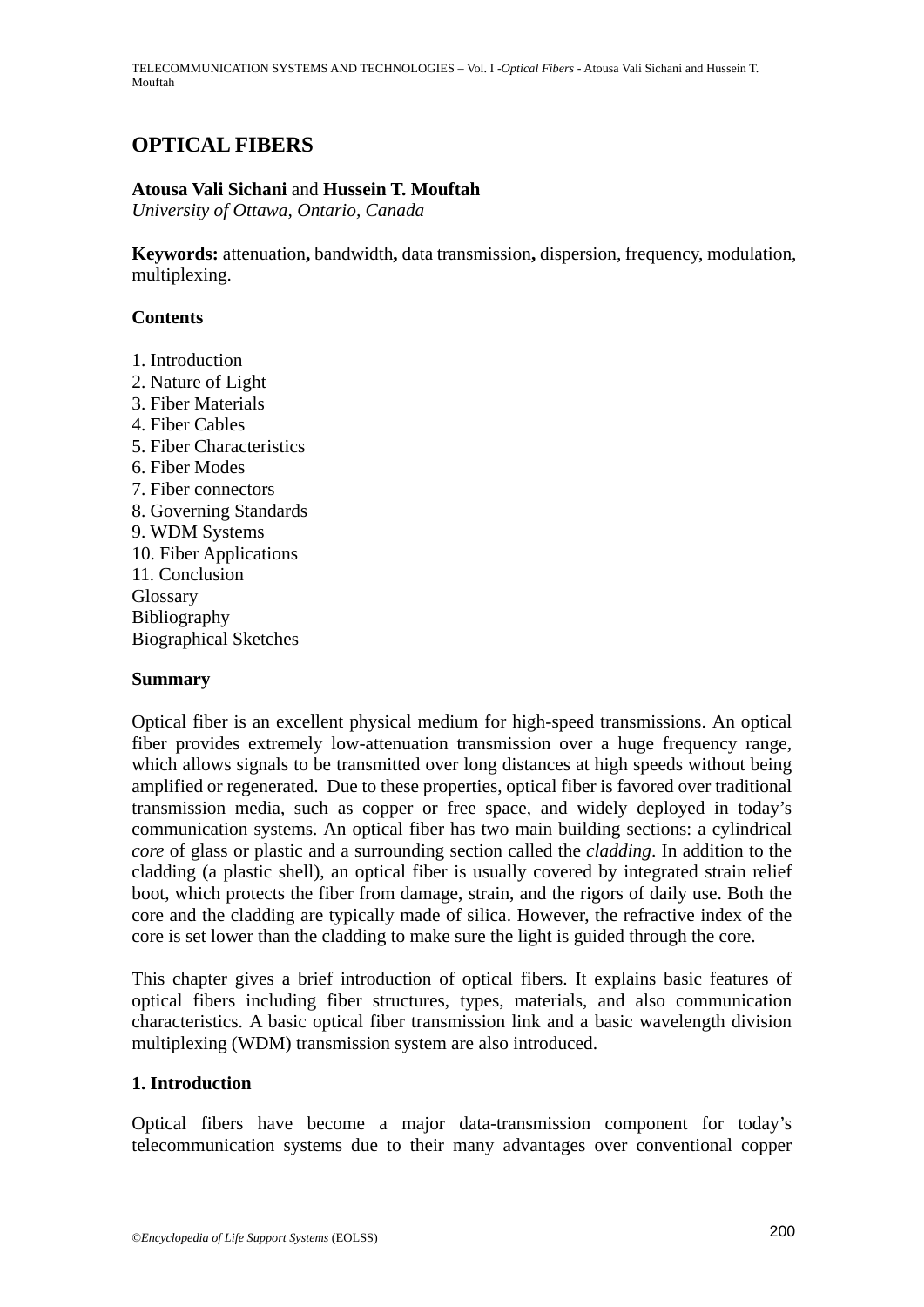twisted-pair cables. Some of their advantages are the following:

- Optical fibers are able to carry data in either analog or digital form in very high bit rates. For instance, digital information could be transferred at Terabit rates over a single fiber.
- Fibers with very low transmission losses and attenuation are commercially available. This allows communication lines to be extended longer without the need to be amplified or regenerated (refreshed). As a result, amplifiers (or repeaters) are spaced further from each other and also the system installation expenses are reduced.
- Fiber optics could be deployed in full-duplex (data is simultaneously transmitted in two opposite directions over a single fiber) and half-duplex (data is transmitted in each direction over separate fibers).
- Both glass and plastic types of optical fibers are insulators. This means that no electric current could flow through them, either owing to the transmitted signal or due to external radiation striking the fiber. In addition, optical waves do not interfere with other communication channels since they are trapped within the fiber.
- As the basic fiber is made of glass, it will not corrode and is unaffected by most chemicals. It can be buried directly in most kinds of soil or exposed to most corrosive atmospheres in chemical plants without significant concern.
- A fiber optic cable, even one that contains many fibers, is usually much smaller and lighter in weight than a wire or coaxial cable with similar information carrying capacity. It is easier to handle and install, and uses less duct space. (It can frequently be installed without ducts.)
- Fiber optic cable is ideal for secure communications systems because it is very difficult to tap but very easy to monitor. In addition, there is absolutely no electrical radiation from a fiber.
- Optical fibers are not affected by electromagnetic pluses.
- Fibers and fiber cables are surprisingly flexible, bendable, and reliable.
- The basic material for optical fibers is silicon dioxide, which is inexpensive, accessible, and plentiful.
- Various types of protected fiber cables, resistant to flame, moisture, rodent, chemical reaction, and crush, are commercially available.

A wide section of optical fibers (cables) exist in today's market. The differences among fibers involve in their features including constructing material, structural design, attenuation, dispersion, and propagation characteristics. Their performance differences are related to several factors, such as modulation format, multiplexing technique, and transmission mode. In the following sections, we discuss these topics in brief.

## **2. Nature of Light**

In order to attain a good understanding of the physical structure and wave-guiding properties of optical fibers, it is important to go through some of the related theories to light. Light is often described in two ways to explain different experiments and observations: sometimes light acts as a wave (*Maxwell theory*); sometimes it behaves as a particle (*Particle theory*).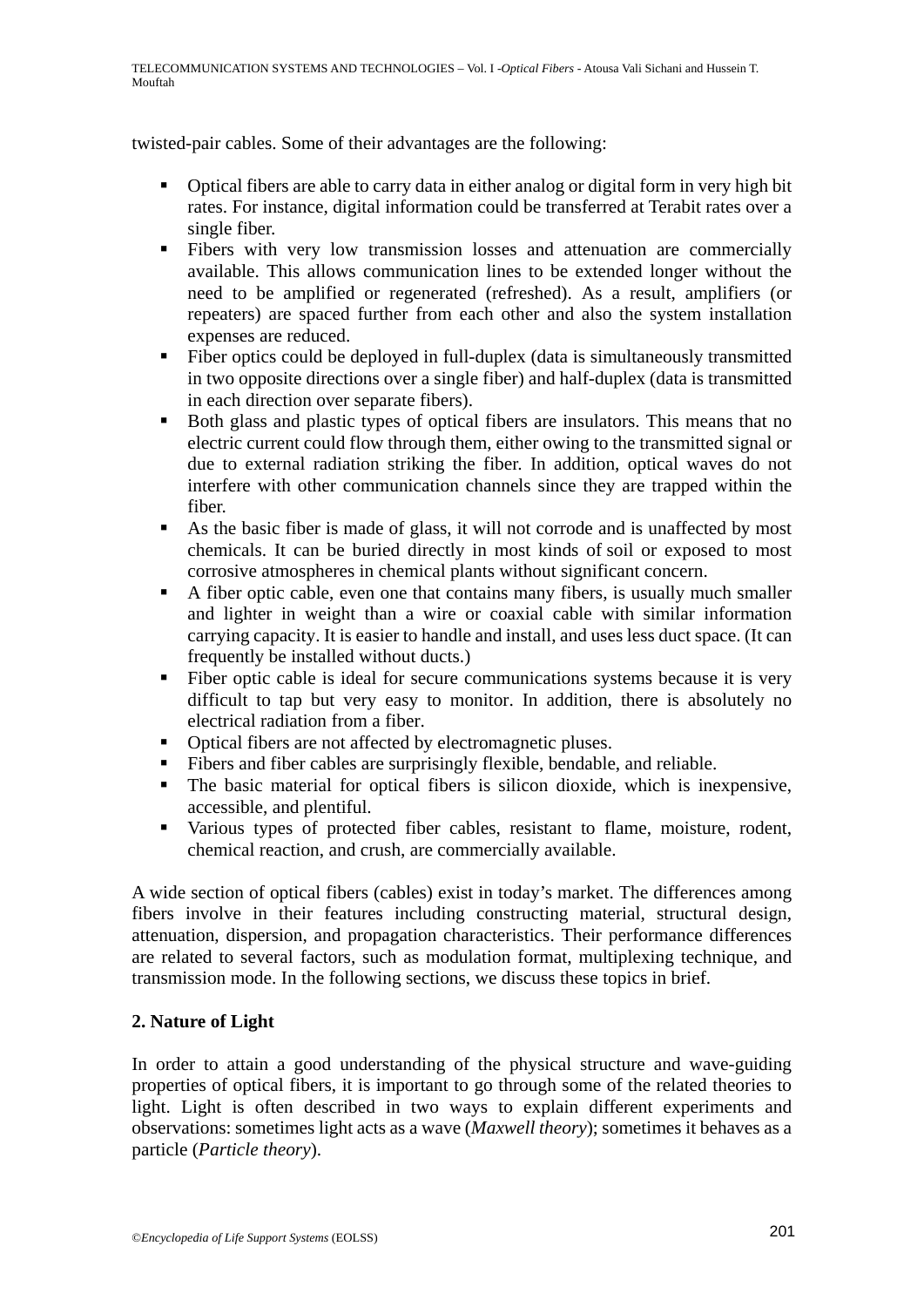Fresnel showed that light is a wave motion in 1815. Latter, the work of Maxwell in 1864 theorized that light waves must be electromagnetic in nature. Also, wave motion is perpendicular to the direction in which the wave travels. This view introduces two kinds of *wave fronts* (*phase fronts*): *plane and spherical*. If the wavelength of the light is much smaller than the source of light, it seems that the wave fronts traverse in straight lines (plane wave fronts). If electromagnetic waves are generated by a point source, the wave fronts appear as a series of spherical wave fronts with the source at the center (spherical wave fronts).

Light behaviors can be explained if light is considered as an electromagnetic wave, which has a very high oscillation frequency and a very short wavelength. The term optic (as well as the term light) is referred to frequencies in the *infrared* (extended from 0.2 to 0.4 µm), *visible* (extended from 0.4 to 0.7 µm), and *ultraviolet* (extended from 0.7 to 2 µm) portions of the spectrum. The wavelength  $(\lambda)$  of a light beam is calculated by,

 $\lambda = c / f$ 

where  $c$  is the light speed, and  $f$  is its frequency.



Figure 1: The angle of incident ( $\phi$ ), the angle of refraction ( $\phi$ ), and the angle of reflection  $(\phi_1)$ 

Note that in free space, electromagnetic waves travel at the speed of  $3 \times 10^{-8}$  m/s but in optical fibers, the light speed is usually considered  $\frac{2c}{3}$  or  $2 \times 10^{-8}$  m/s. The electromagnetic nature of light is used to analyze how optical waves traverse through fibers. The results of related analyses show the conditions necessary for light to be guided by a fiber.

We can also look at light as a pool of very small particles. The particle nature arises from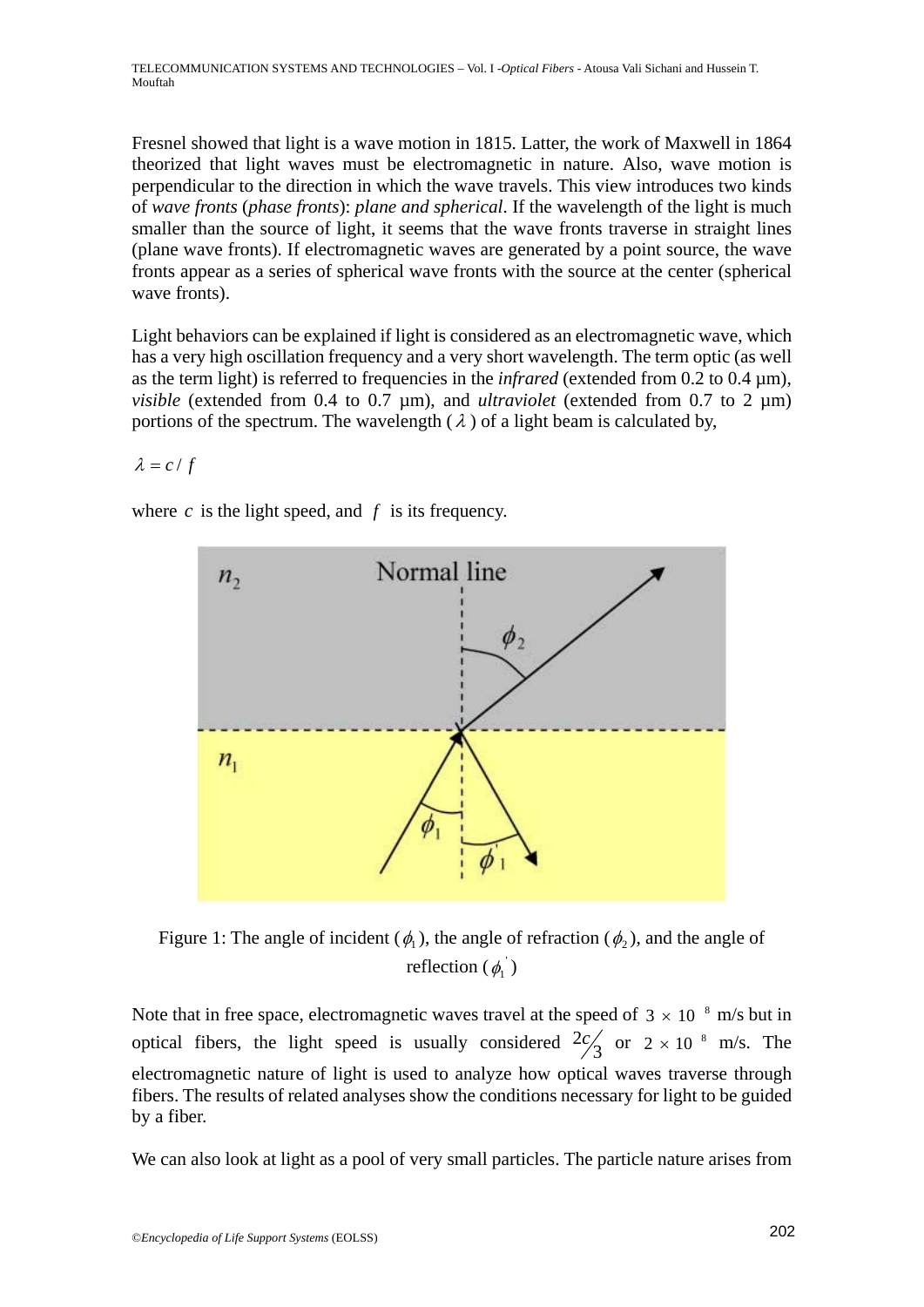the observation that light energy is always emitted or absorbed in discrete units called *quanta* or *photons*. The energy of a single photon  $W_p$  is computed by

$$
W_{\rm p}=hf
$$

where *h* is Planck's constant,  $h = 6.626 \times 10^{-34}$  Js. By means of Particle theory, the generation of light sources, such as semiconductor lasers, light-emitting diodes, and laser diodes could be explained. The detection of light by conversion of optical radiation to electrical current is also justified by this theory [1].

Trapping light in the fiber and guiding it through glass can be easily explained by considering the behavior of light rays associated with plane wave fronts which travel in straight lines, the so-called *ray theory* or *geometrical optics* approach. When a lightwave traversing a material encounters a different material, part of the ray is reflected back into the first material and the reminder is bent (refracted) to the second material. The bending or refraction of the light ray at the interface is a result of the difference in the speed of light in two materials that have different refractive indices. The relationship between two refractive indices at the boundary is known as Snell's law and is given by

 $n_1 \sin \phi_1 = n_2 \sin \phi_2$ 

where the angle  $\phi_1$  is the angle between the incident ray (or reflected ray) that strikes the boundary line and the normal line ( the perpendicular line to the boundary line as it has been illustrated in Figure 1), and the angle  $\phi_2$  is the angle between the refracted line and the normal line. More details on this subject are found in [1-2].

## **3. Fiber Materials**

An optical fiber consists of two main sections: a cylindrical *core* of glass or plastic and a solid dielectric surrounding section called the *cladding*. The cladding is not necessary for light to propagate along the core, it serves several purposes. The cladding reduces scattering loss that results from dielectric discontinuities at the core surface; increases flexibility by adding strengthening elements to the fiber; protects the core from absorbing contaminations with which it could come in contact. In addition to the cladding, most fibers are covered by an elastic, abrasion-resistant plastic material known as *outer jacket*. The outer jacket adds further strength to the fiber and mechanically isolates or buffers from small geometrical irregularities, distortions, or roughness of adjacent surfaces [2]. Both the core and the cladding are typically made of silica, which has a refractive index of approximately 1.45 [3]. The refractive index of a material is the ratio of the speed of light in free space to the speed of light in that material. During the manufacturing of the fiber, certain impurities (dopants) are inserted in the core and/or the cladding to slightly increase the refractive index of the core over the cladding.

Increasing the refractive index of the core enables light to be guided by the core and thus propagate through the fiber as it has been illustrated in Figure 2.

Fibers are fabricated by a number of methods. In [1] two direct producing methods,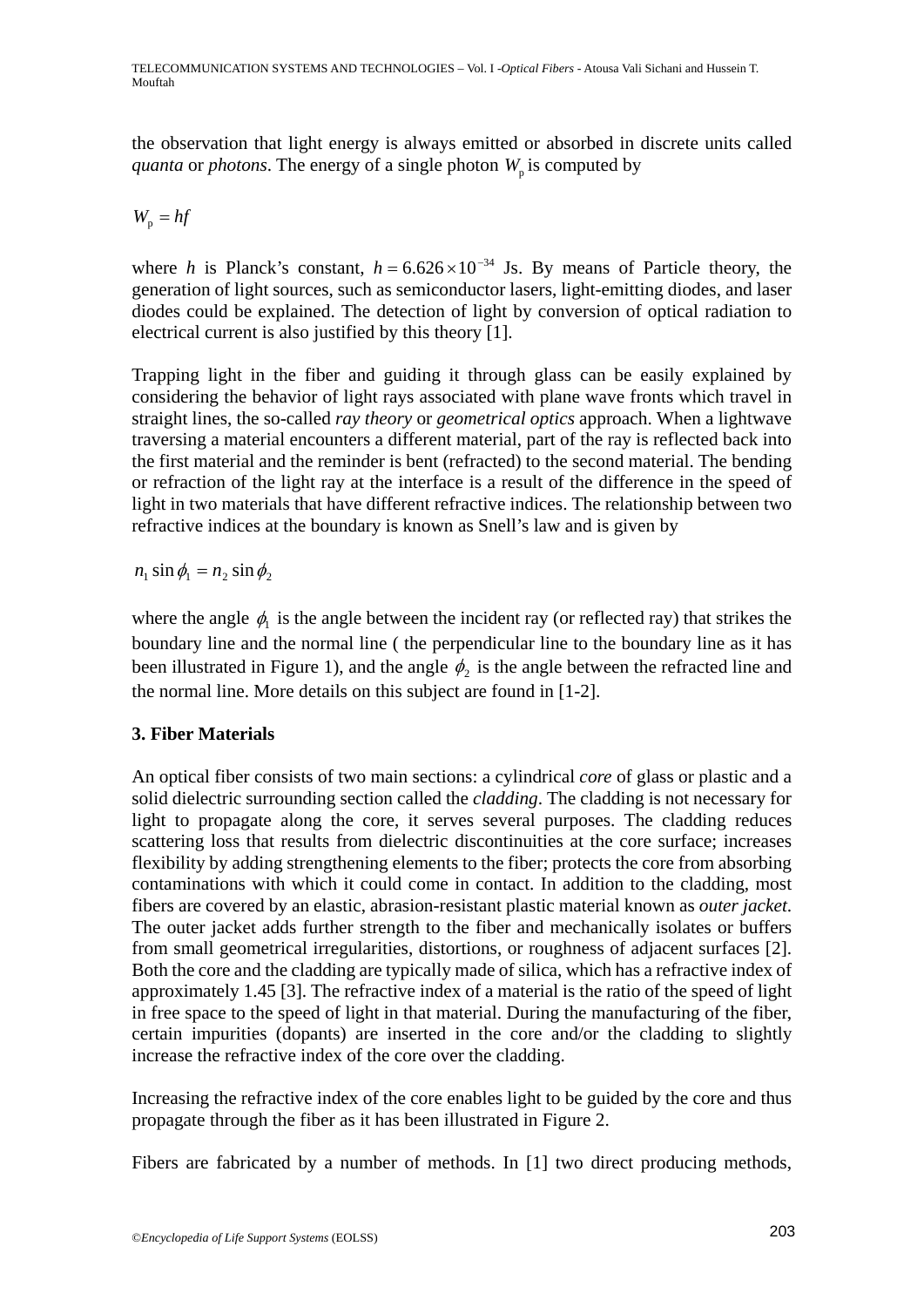TELECOMMUNICATION SYSTEMS AND TECHNOLOGIES – Vol. I -*Optical Fibers* - Atousa Vali Sichani and Hussein T. Mouftah

Visit[: http://www.eolss.net/Eolss-sampleAllChapter.aspx](https://www.eolss.net/ebooklib/sc_cart.aspx?File=E6-108-07)

#### **Bibliography**

-

-

-

Gerd Keiser, "Optical Fiber Communications," McGraw-Hill, ISBN 0-07-232101-6, Third Edition, 2000: [An extensive overview of the fundamental principles for understanding and applying optical fiber technology to sophisticated modern telecommunication systems. It methodically examines the fundamental behavior of the individual optical components, describes their interactions with other devices in an optical fiber link, discusses the behavior of basic analog and digital optical links, and examines the performance characteristics of complex optical links and networks]. TO ACCESS ALL THE 18 **PAGES** OF THIS CHAPTER,<br>Visit: http://www.colss.net/Eolss-sampleAllChapter.aspx<br>Dibiography<br>Bibliography<br>Bibliography<br>Care Neiser. "Optical Fiber Communications." McGraw-Hill. ISBN 0-07-232101-6. Thir

John MacChesney, "Fiber," http://www.arcelect.com/fibercable.htm: [A Web-based freely accessible tutorial about the basics of fiber optic cables].

Joseph C. Palais, "Fiber Optic Communications," Pearson Prentice Hall, ISBN 0-13-008510-3, Fifth Edition, 2005: [It provides a comprehensive and in-depth introduction to the basics of communicating with optical fiber transmission lines, requiring only a minimal background in electronics and mathematics. It covers essential topics, including system design, operating principles, characteristics, and applications of components that comprise fiber-optic systems].

Optical Cable Corporation, "Indoor, Outdoor, Everywhere", http://www.occfiber.com/tutorials/ tutorial-indoor-outdoor.php: [A Web-based freely accessible tutorial that introduces to the technological issues and solutions for the indoor/outdoor deployment of optical cables].

Rajiv Ramaswami and Kumar N. Sivarajan, "Optical Networks: A Practical Perspective," Academic Press, ISBN 1-55860-655-6, Second Edition, 2002: [A detailed and clear explanation of the physical phenomena that allow light to carry information, as well as of the design principles that characterize good optical